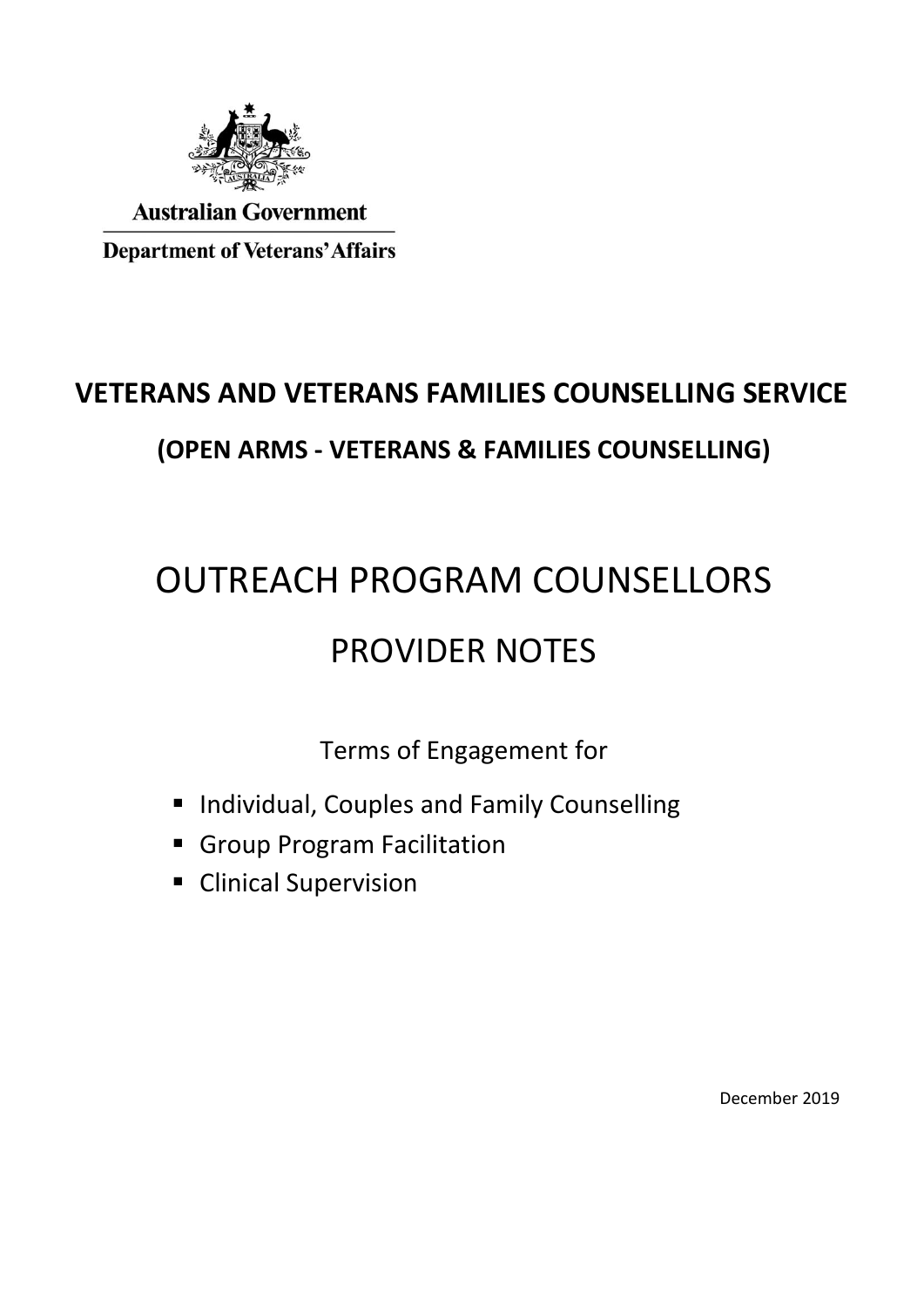#### PROVIDER NOTES FOR VETERANS AND VETERANS FAMILIES COUNSELLING SERVICE (OPEN ARMS - VETERANS & FAMLIES COUNSELLING) OUTREACH PROGRAM COUNSELLORS

#### December 2019

I, Ms Elizabeth (Liz) Cosson AM, CSC, President of the Repatriation Commission, Chair of the Military Rehabilitation and Compensation Commission and Secretary of the Department of Veterans' Affairs (DVA), on behalf of the Repatriation Commission, the Military Rehabilitation and Compensation Commission and the DVA, hereby:

- (a) revoke the Veterans and Veterans Families Counselling Service Outreach Program Counsellors Provider Notes May 2016; and
- (b) approve these Veterans and Veterans Families Counselling Service (Open Arms Veterans & Families Counselling) Outreach Program Counsellor Provider Notes December 2019.

to take effect on 01 JANUARY 2020.

Dated this 19TH day of DECEMBER 2019

Elizabeth (Liz) Cosson, AM, CSC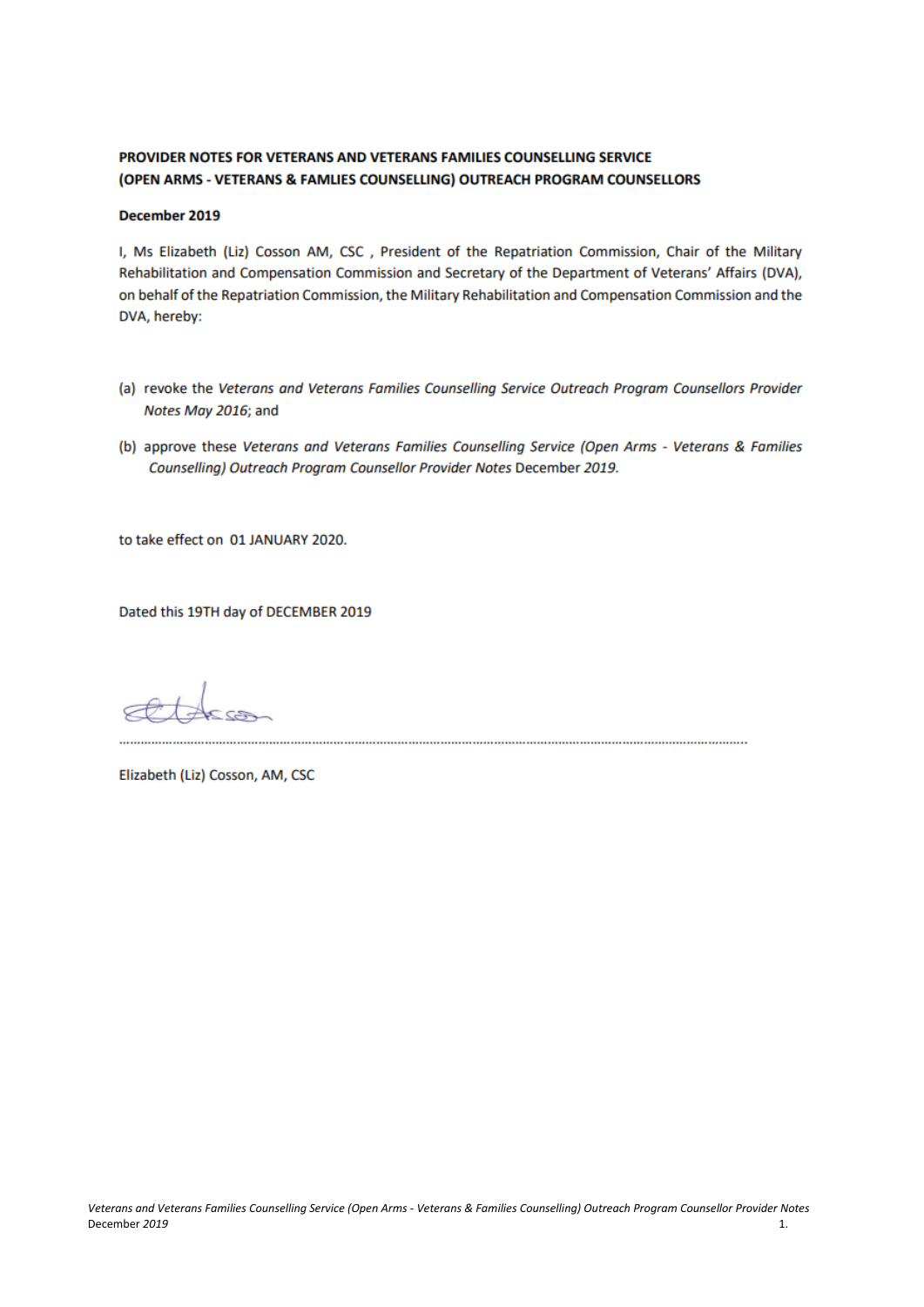## **Table of Contents**

| 1.1 |  |  |  |
|-----|--|--|--|
| 1.2 |  |  |  |
| 1.3 |  |  |  |
| 1.4 |  |  |  |
| 1.5 |  |  |  |
|     |  |  |  |
| 2.1 |  |  |  |
| 2.2 |  |  |  |
| 2.3 |  |  |  |
|     |  |  |  |
| 3.1 |  |  |  |
| 3.2 |  |  |  |
| 3.3 |  |  |  |
| 3.4 |  |  |  |
| 3.5 |  |  |  |
|     |  |  |  |
| 4.1 |  |  |  |
| 4.2 |  |  |  |
| 4.3 |  |  |  |
|     |  |  |  |
| 5.1 |  |  |  |
| 5.2 |  |  |  |
| 5.3 |  |  |  |
| 5.4 |  |  |  |
|     |  |  |  |
| 6.1 |  |  |  |
| 6.2 |  |  |  |
| 6.3 |  |  |  |
| 6.4 |  |  |  |
|     |  |  |  |
| 7.1 |  |  |  |
| 7.2 |  |  |  |
|     |  |  |  |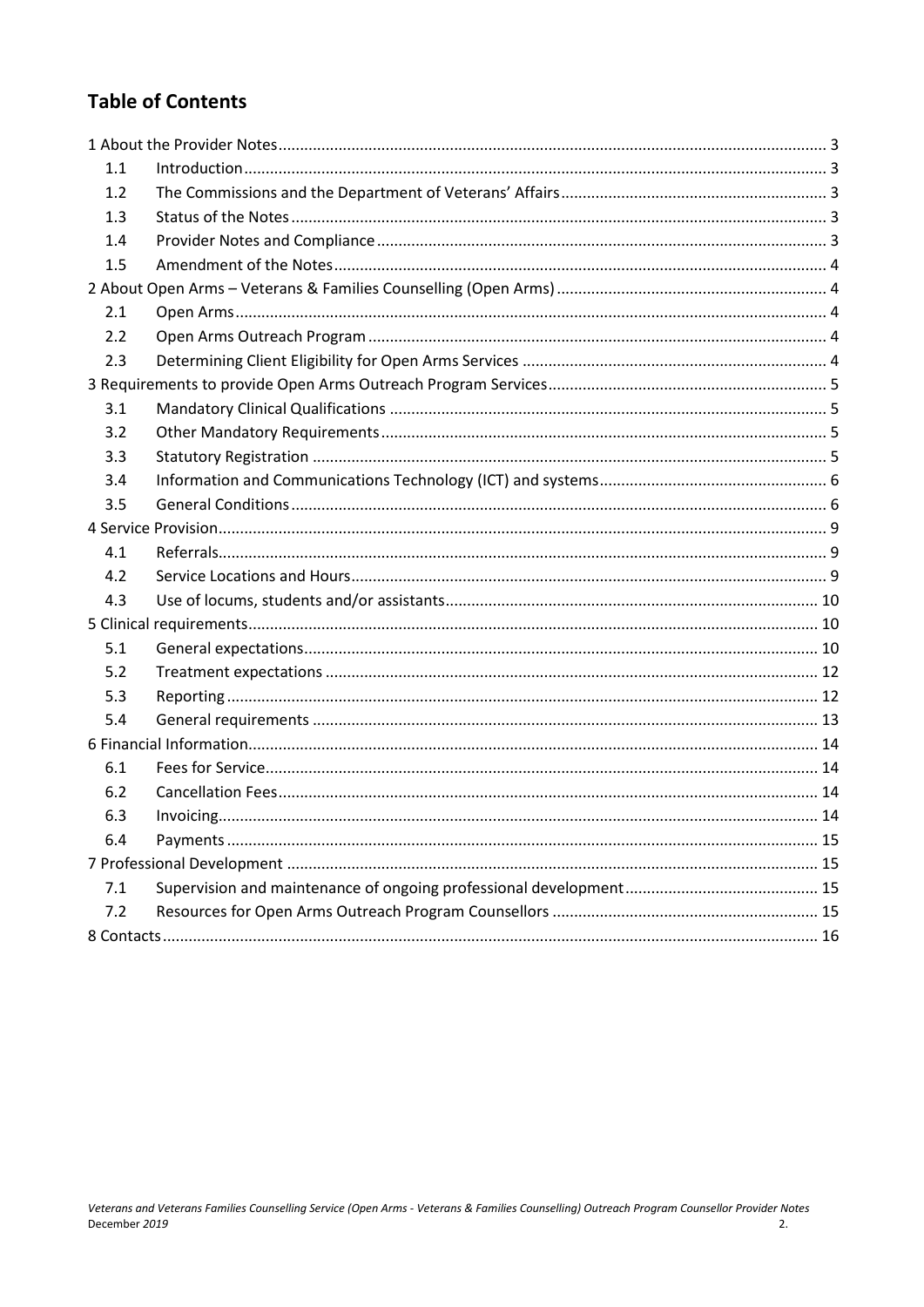## <span id="page-3-0"></span>**1 About the Provider Notes**

#### <span id="page-3-1"></span>*1.1 Introduction*

- 1. The purpose of these *Veterans and Veterans Families Counselling Service (Open Arms - Veterans & Families Counselling) Outreach Program Counsellor Provider Notes* (the Notes) is to outline the terms of engagement and requirements for the provision of outreach program services to eligible Open Arms clients.
- 2. For the purpose of these Notes, an *Outreach Program Counsellor (OPC)* is an approved provider registered with Open Arms to deliver:
	- a. individual or couples, or family counselling sessions;
	- b. treatment group programs; or
	- c. clinical supervision
- 3. The Notes explain the expectations of Open Arms and the procedures to be followed when providing Open Arms outreach program services in accordance with the following legislation:
	- a. *[Veterans' Entitlements Act 1986](https://www.dva.gov.au/benefits-and-payments/compensation/veterans-entitlements-act-vea)* (VEA); and/or
	- *b. [Military Rehabilitation and Compensation Act 2004](https://www.dva.gov.au/benefits-and-payments/compensation/military-rehabilitation-and-compensation-act-mrca)* (MRCA).

collectively referred to as "the Acts".

#### <span id="page-3-2"></span>*1.2 The Commissions and the Department of Veterans' Affairs*

- 1. The Repatriation Commission and the Military Rehabilitation and Compensation Commission, collectively referred to as "the Commissions", administer the Acts. The Department of Veterans' Affairs (DVA) undertakes the administration of the Acts on behalf of the Commissions.
- 2. Under the Acts, the Commissions are authorised to prepare legislative instruments called the *[Treatment Principles](https://www.legislation.gov.au/Details/F2019C00117)* for each Act as documents legally binding on providers, entitled persons and the Commissions. The *[Treatment Principles](https://www.legislation.gov.au/Details/F2019C00117)*set out the circumstances under which financial responsibility is accepted for *counselling* referred to in paragraph 7.7A of the *[Treatment Principles.](https://www.legislation.gov.au/Details/F2019C00117)*

#### <span id="page-3-3"></span>*1.3 Status of the Notes*

- 1. In addition to the *[Treatment Principles,](https://www.legislation.gov.au/Details/F2019C00117)* these Notes, combined with the Open Arms policies, are a legally binding document setting out the terms of engagement and conditions under which OPCs may provide services to Open Arms referred clients.
- 2. OPCs are required to deliver services in accordance with the requirements set out in these Notes, the related Open Arms policies and as instructed during clinical induction.

#### <span id="page-3-4"></span>*1.4 Provider Notes and Compliance*

- 1. Any breach of these Notes or the relevant policies may lead to action in accordance with the *[Treatment Principles](https://www.legislation.gov.au/Details/F2019C00117)*, such as non-payment of claims or recovery of monies from claims previously paid or, where serious breaches are identified, the matter may be referred to the Commonwealth Director of Public Prosecutions.
- 2. Relevant professional boards may also be advised in serious cases of inappropriate conduct by an OPC. Serious or repeated breaches of these Notes or the relevant policies may result in the termination of this agreement.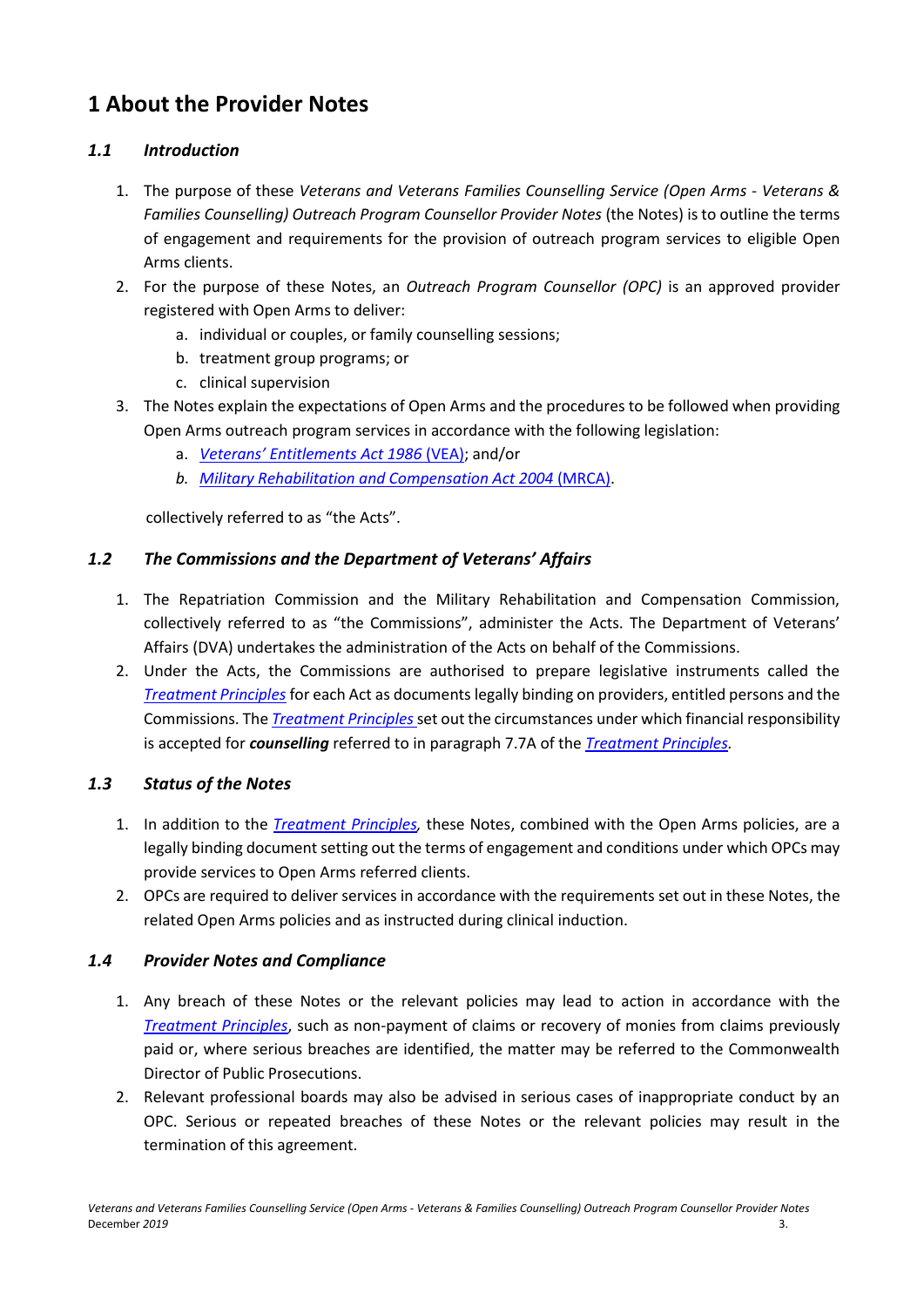3. Open Arms conducts periodic, randomised audits of selected client or group files within the secure Client Management System (CMS), and of supervision reports. The purposes of audits are to ensure that OPCs are billing Open Arms only for sessions that they conduct and are compliant with these Notes and Open Arms policies and standards of professional practice. Open Arms will contact an OPC to follow up any discrepancies observed during an audit.

#### <span id="page-4-0"></span>*1.5 Amendment of the Notes*

1. These Notes and policies may be amended from time to time by Open Arms, consistent with any legal obligations. Any amendments made to these Notes or the policies will be dated and Open Arms will undertake to ensure OPCs are made aware of the amendments in advance of them taking effect. This will be undertaken through consultation with representatives from respective professional associations.

## <span id="page-4-1"></span>**2 About Open Arms – Veterans & Families Counselling (Open Arms)**

#### <span id="page-4-2"></span>*2.1 Open Arms*

- 1. Military-aware mental health counselling and support is available through Open Arms. This may include access to individual, couples and family counselling, care coordination, peer support, mental health training and group programs to all current and former members of the Australian Defence Force (ADF), who have at least one day continuous full time service (CFTS), including those referred under a service agreement with the Department of Defence. Open Arms clients being provided services from an Open Arms OPC are also eligible for other services provided by Open Arms.
- 2. Partners and dependents of eligible veterans are also eligible for free, confidential mental health services and support for issues related to their partner/parent's service. Parents and siblings of veterans are eligible in selected circumstances.
- 3. More information on Open Arms services, programs and client eligibility is available by contacting Open Arms on 1800 011 046 o[r www.OpenArms.gov.au](http://www.openarms.gov.au/)

#### <span id="page-4-3"></span>*2.2 Open Arms Outreach Program*

- 1. The Open Arms Outreach Program is designed to increase service accessibility for Open Arms clients. It establishes a network of accredited mental health clinicians, engaged through statutory registration, to support the delivery of services on behalf of Open Arms across Australia.
- 2. Open Arms statutory registration allows mental health providers who are eligible to claim for treatment services under the Medicare 'Better Access' Scheme to provide mental health services to Open Arms clients under statutory registration provisions, without having to enter into a contract with Open Arms.

#### <span id="page-4-4"></span>*2.3 Determining Client Eligibility for Open Arms Services*

1. Responsibility for determining client eligibility for Open Arms services rests with Open Arms. If a client who may be eligible for Open Arms services is otherwise receiving services from a mental health provider who is an Open Arms OPC, the OPC cannot predetermine Open Arms eligibility, and must not allow the client to expect eligibility, nor to commence the provision of services on behalf of Open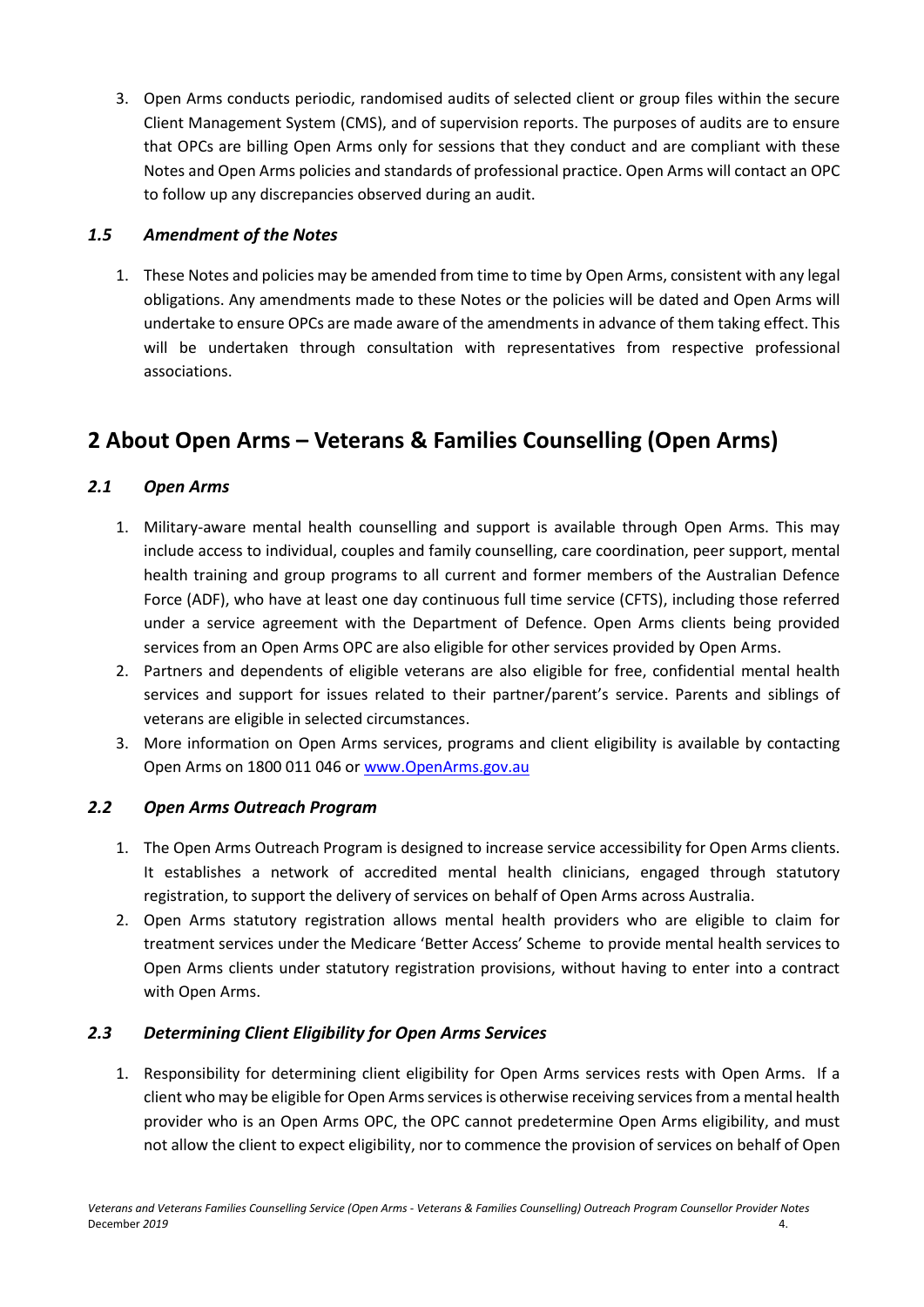Arms until Open Arms has determined eligibility and made a formal referral to the OPC. A breach of this condition may lead to termination of statutory registration with Open Arms.

2. It is recommended that the provider refer the potential client to Open Arms for determination of eligibility, intake assessment and possible referral back for services.

## <span id="page-5-0"></span>**3 Requirements to provide Open Arms Outreach Program Services**

#### <span id="page-5-1"></span>*3.1 Mandatory Clinical Qualifications*

- 1. To be eligible to provide outreach services on behalf of Open Arms, a provider must: *Psychologists:*
	- hold unconditional registration as a psychologist with the Australian Health Practitioner Regulation Agency (i.e. no conditions on registration);

#### *Mental Health Accredited Social Workers:*

 hold accreditation as a Mental Health Social Worker with the Australian Association of Social Workers;

In addition*, Group Program Facilitators* must be able to demonstrate experience in facilitation of structured, manualised treatment programs relevant to the Veteran community.

Evidence of current registration or accreditation must be provided to Open Arms initially and annually when registration/accreditation is renewed.

#### <span id="page-5-2"></span>*3.2 Other Mandatory Requirements*

- 1. An eligible provider must also:
	- a. have a current Medicare provider number/s for the location/s where services for Open Arms are being provided;
	- b. be eligible to provide mental health services under the *Australian Government's Better Access initiative;*
	- c. have a current Australian Business Number (ABN);
	- d. hold or be able to obtain, a Working with Children/Vulnerable People registration, where this is required in the provider's jurisdiction;
	- e. maintain their professional registration, clinical supervision and training;
	- f. agree to complete mandatory Open Arms training and induction; and
	- g. agree to maintain specialist knowledge and understanding of veteran and military culture that enables delivery of a specialised service to eligible Open Arms clients.
- 2. OPCs must meet the professional and ethical standards set by the relevant professional regulatory and/or representative body and the [National Standards for Mental Health Services](https://www1.health.gov.au/internet/publications/publishing.nsf/Content/mental-pubs-n-servst10-toc)  [\(2010\).](https://www1.health.gov.au/internet/publications/publishing.nsf/Content/mental-pubs-n-servst10-toc)
- 3. OPCs are expected to meet continuing professional development (CPD) requirements of the relevant professional regulatory and/or representative body and must be able to demonstrate annual CPD achievement required for maintenance of their professional/specialisation status.

#### <span id="page-5-3"></span>*3.3 Statutory Registration*

1. To be considered for registration with Open Arms as an OPC, applicants must: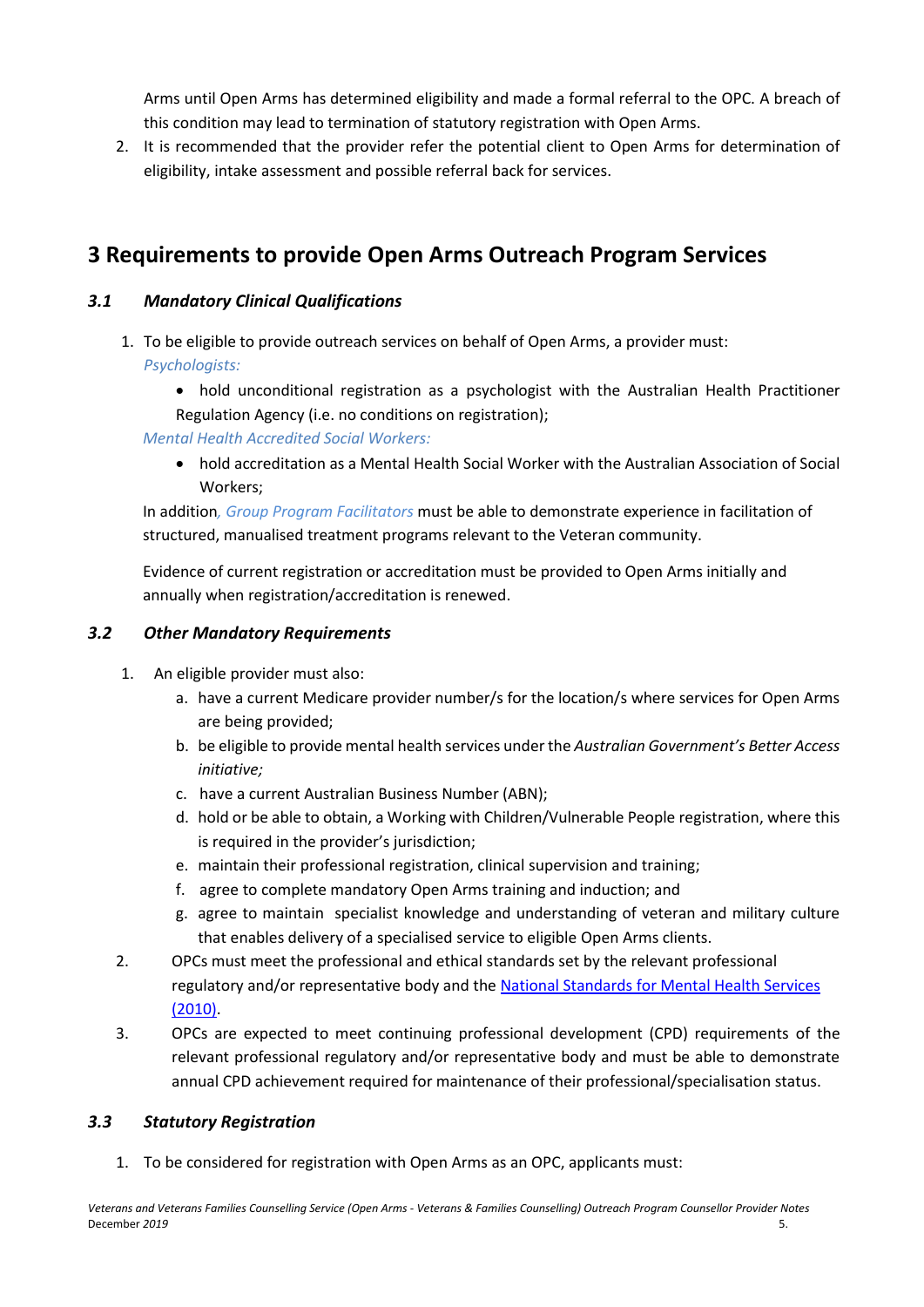- a. meet the eligibility criteria outlined in Section 3.1 and 3.2;
- b. complete the Statutory Registration Application; and
- c. participate in an interview.
- 2. If deemed suitable, applicants will be required to:
	- a. complete the official Statutory Registration form provided by Open Arms;
	- b. participate in technical systems training and sign an access consent form; and
	- c. complete clinical induction as provided by Open Arms.
- 3. All mandatory training (online, technical and clinical) must be completed by an OPC before providing services for Open Arms clients
- 4. OPCs will be required to agree to the terms and conditions as outlined in these Notes and the accompanying policies by signing a declaration included on the formal Statutory Registration form.
- 5. Registration as an approved Open Arms OPC does not guarantee that Open Arms will refer clients or clinical supervisees to the provider. OPCs are matched to clients depending on the needs of the client, location and skills of the provider, and an approved OPC will only be contacted to provide services on behalf of Open Arms if Open Arms determines there is a need.
- 6. Arrangements are between individual OPCs and Open Arms. Each individual OPC must be eligible to provide Open Arms Outreach Program services as outlined in Section 3.1 and 3.2.

#### <span id="page-6-0"></span>*3.4 Information and Communications Technology (ICT) and systems*

- 1. Practice and/or personal ICT systems must be compatible with any Open Arms ICT system. This includes the ability to access the internet-based, secure CMS (Client Management System). The minimum ICT requirement is access to a modern Internet browser (e.g. Edge, Chrome, Explorer, Firefox, or Safari).
- 2. All OPCs must read and agree to the CMS terms and conditions by completing and signing a system access form. Full terms and conditions are available at 101 - [01/02 VERA 4.0 Manual -](https://confluence.vera.org.au/pages/viewpage.action?pageId=79462416) Outreach - Open [Arms Policy Hub](https://confluence.vera.org.au/pages/viewpage.action?pageId=79462416)
- 3. Access to CMS will not be granted until mandatory training and assessment has been completed.
- 4. Ongoing support and refresher training will be provided by Open Arms as required. CMS specific support documentation, training materials (e-learning modules) and information for providers can be found at 101 - [01/02 VERA 4.0 Manual -](https://confluence.vera.org.au/pages/viewpage.action?pageId=79462416) Outreach - Open Arms Policy Hub
- 5. It is a requirement that all OPCs obtain and maintain registration in the Healthcare Identifiers (HI) service, to ensure the OPCs Healthcare Provider Identifier-Individual (HPI-I) can be linked to the Open Arms Healthcare Provider Identifier-Organisation (HPI-O). For more information on the Australian Government's HI service please refer to [http://www.medicareaustralia.gov.au/provider/health](http://www.medicareaustralia.gov.au/provider/health-identifier/)[identifier/.](http://www.medicareaustralia.gov.au/provider/health-identifier/)

#### <span id="page-6-1"></span>*3.5 General Conditions*

#### *3.5.1 Privacy*

- 1. As a minimum requirement, OPCs must comply with the **Privacy Act 1988** and the **[Archives Act 1983](https://www.legislation.gov.au/Details/C2019C00179)** *(Division 2 – Dealing with Commonwealth records)* in relation to the collection, storage, security, use and disclosure of the personal information of clients referred by Open Arms.
- 2. OPCs must not access or read any information in the CMS that is not directly linked to the service they are providing to Open Arms clients. OPCs must be aware that unauthorised access;
	- a. can, and will, be monitored;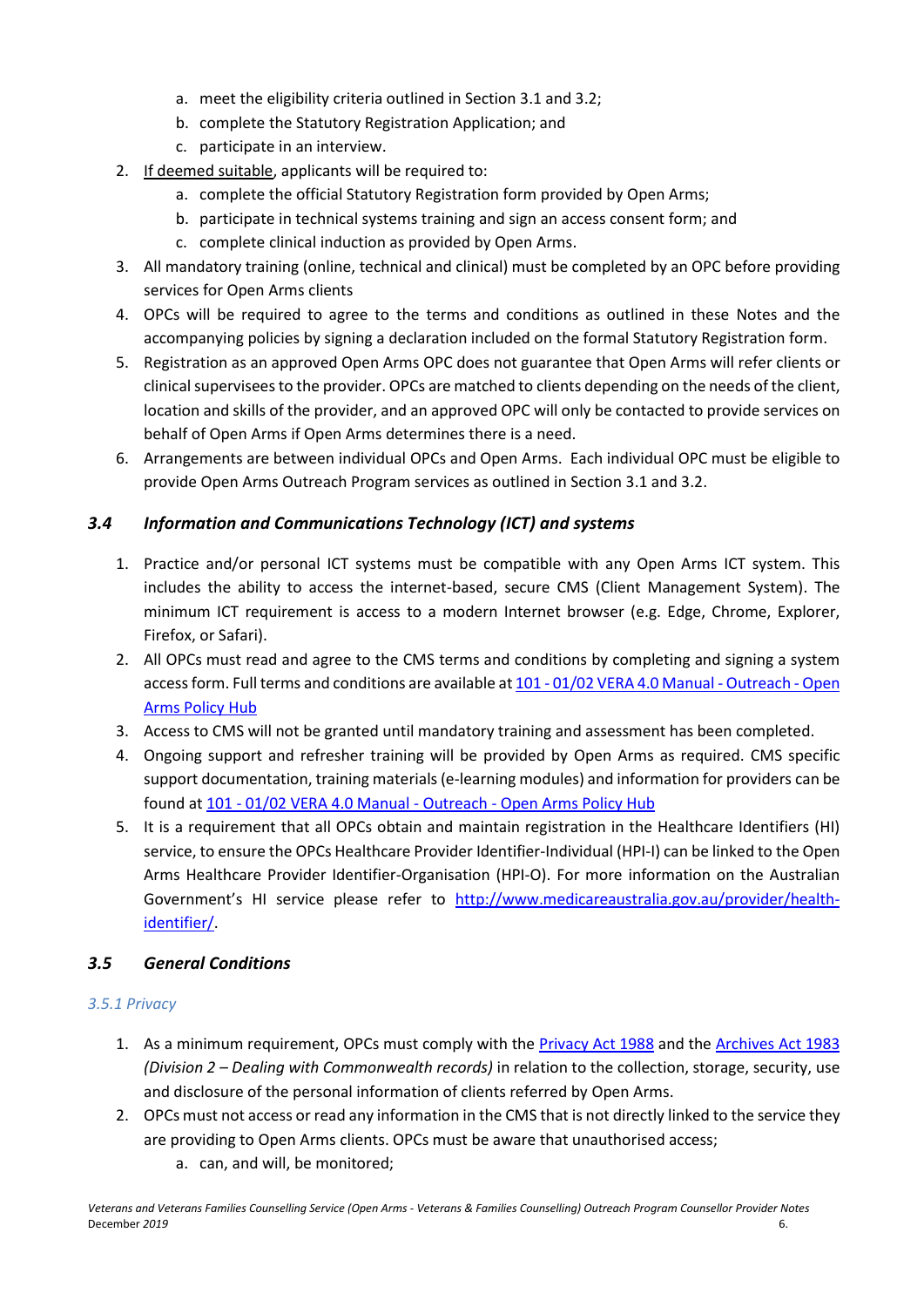- b. is a breach of the Privacy Act 1988 and is a prosecutable offence; and
- c. will be investigated by Open Arms.
- 3. Unauthorised access may lead to the suspension or termination of the OPC's statutory registration with Open Arms, and will be reported to the relevant authority.

#### *3.5.2 Insurance and Indemnity*

- 1. State or territory laws or national provider registration bodies may require, as a condition of registration, that providers carry a certain level of insurance and indemnity. This may vary across provider type and jurisdiction. Open Arms expects compliance with insurance and indemnity required by laws or regulatory bodies but does not require additional insurance coverage for Open Arms statutory registration.
- 2. DVA requires that OPCs shall, at all times, indemnify and hold harmless the Commonwealth, the Commissions, their officers, employees and agents (in this paragraph referred to as "those indemnified") from and against any loss (including legal costs and expenses on a solicitor/own client basis), or liability, incurred or suffered by any of those indemnified arising from any claim suit, demand, action, or proceeding by any person against those indemnified where such loss or liability was caused by any wilful unlawful or negligent act or omission by the provider, their officers, employees or agents in connection with DVA's statutory registration scheme or in the course of, or incidental to, performing the health services.

#### *3.5.3 Communication*

- 1. All contacts between Open Arms and OPCs in relation to clients will be documented and any important correspondence (this includes via email and file notes) will be recorded in CMS.
- 2. Communication between the parties containing health information about clients should be made only:
	- a. within the CMS;
	- b. in person;
	- c. by telephone;
	- d. by secure email messaging (only where available);
	- e. by facsimile; or
	- f. by registered land mail.

#### *3.5.4 Record keeping*

- 1. Outreach Program services for eligible Open Arms clients shall be provided in accordance with these Notes, Open Arms policies and clinical induction requirements.
- 2. It is the responsibility of OPCs to record all client activity including appointments, attendance, case notes, reports and outcome assessments within the CMS. Templates are supplied in CMS.
- 3. OPCs are required to mark attendance within 48 hours of completing a session and record their clinical notes in the CMS in accordance with best practice clinical record keeping. Details are available at 202 - [03/01 Completion of Clinical Notes -](https://confluence.vera.org.au/pages/viewpage.action?pageId=79462542) Open Arms Policy Hub
- 4. All clinical notes *including all handwritten counselling session and client file notes* kept by OPCs must be reflected in scanned copies or faithful representations (e.g. an accurate preçis) in the CMS.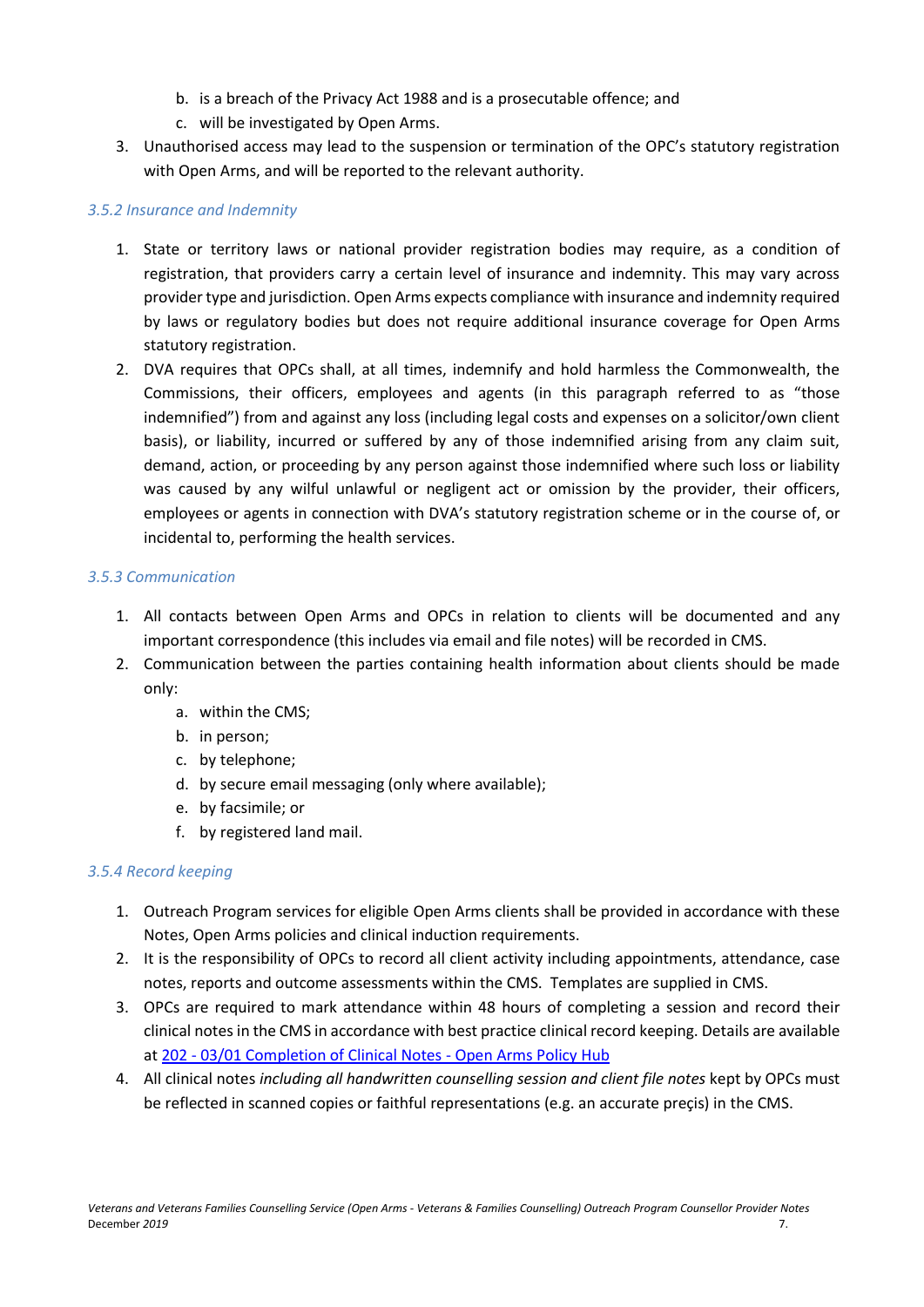- 5. All clinical records associated with an Open Arms client (in-centre or outreach) are Commonwealth property and cannot be destroyed but handwritten records can be kept in electronic form (refer to [101 Client Information, Rights & Records Policy \)](https://confluence.vera.org.au/pages/viewpage.action?pageId=33259655).
- 6. All group material including, but not limited to, facilitator guides, PowerPoint presentations, videos and participants' guides and assessments provided by Open Arms, belong to Open Arms, and must be securely stored and should be returned, not destroyed;
- 7. All records additional to those added to the CMS must be retained by the OPC and securely stored. Records including, but not limited to:
	- a. all handwritten counselling session and client file notes;
	- b. reports, outcome assessments and care plans; and
	- c. electronic data such as appointment and attendance schedules.
- 8. OPCs may not dispose of any records of an Open Arms client except to deliver them to the relevant Open Arms Centre. OPCs may:
	- a. hand deliver notes to a centre, where convenient;
	- b. send notes via registered post (Open Arms will reimburse costs); or
	- c. scan all documents and upload them to CMS.
		- i. the Centre must be notified when this is done so they can be checked for legibility;
		- ii. once the check is completed, and receipt has been acknowledged in writing, Open Arms may dispose the hard copy.
- 9. Where an OPC ceases to provide Open Arms services, all Open Arms client records must be delivered to Open Arms promptly as outlined above.

#### *3.5.5 Provision of Information*

- 1. Open Arms client files and reports may be accessed by clients under Privacy legislation (Release of Information requests), Freedom of Information (FOI) legislation, or under a warrant or subpoena.
- 2. The OPC is required to notify the Open Arms Regional Director (or delegate) immediately if they receive a subpoena, FOI or warrant, or request from ADF authorities (in the instance of current serving ADF member), or any other person, to access Open Arms client files. Open Arms will provide direction on the appropriate response.
- 3. Under no circumstances is an OPC to provide an Open Arms client report directly to a client or a third party, including Government agencies. Where appropriate these reports will be provided to clients or third parties through the Regional Director (or delegate).

#### *3.5.6 Complaints and Complaint Handling*

- 1. An OPC is required to advise the Open Arms Regional Director at the earliest practical opportunity of any complaint relating to their professional conduct, and subsequently, the outcome of any investigation.
- 2. The OPC must cooperate fully with Open Arms when investigating any complaint relating to an Open arms client and must provide sufficient information to enable a response to a complaint within seven (7) calendar days of receiving an information request from Open Arms.
- 3. Should the Open Arms have significant concerns about an OPC's clinical practice, including failure to use evidence-based treatment, the appropriateness of report writing, or financial practices such as inappropriate billing, Open Arms may write to an OPC outlining these concerns, requiring the OPC to show cause as to why they should remain an Open Arms provider. Failure of an OPC to show that the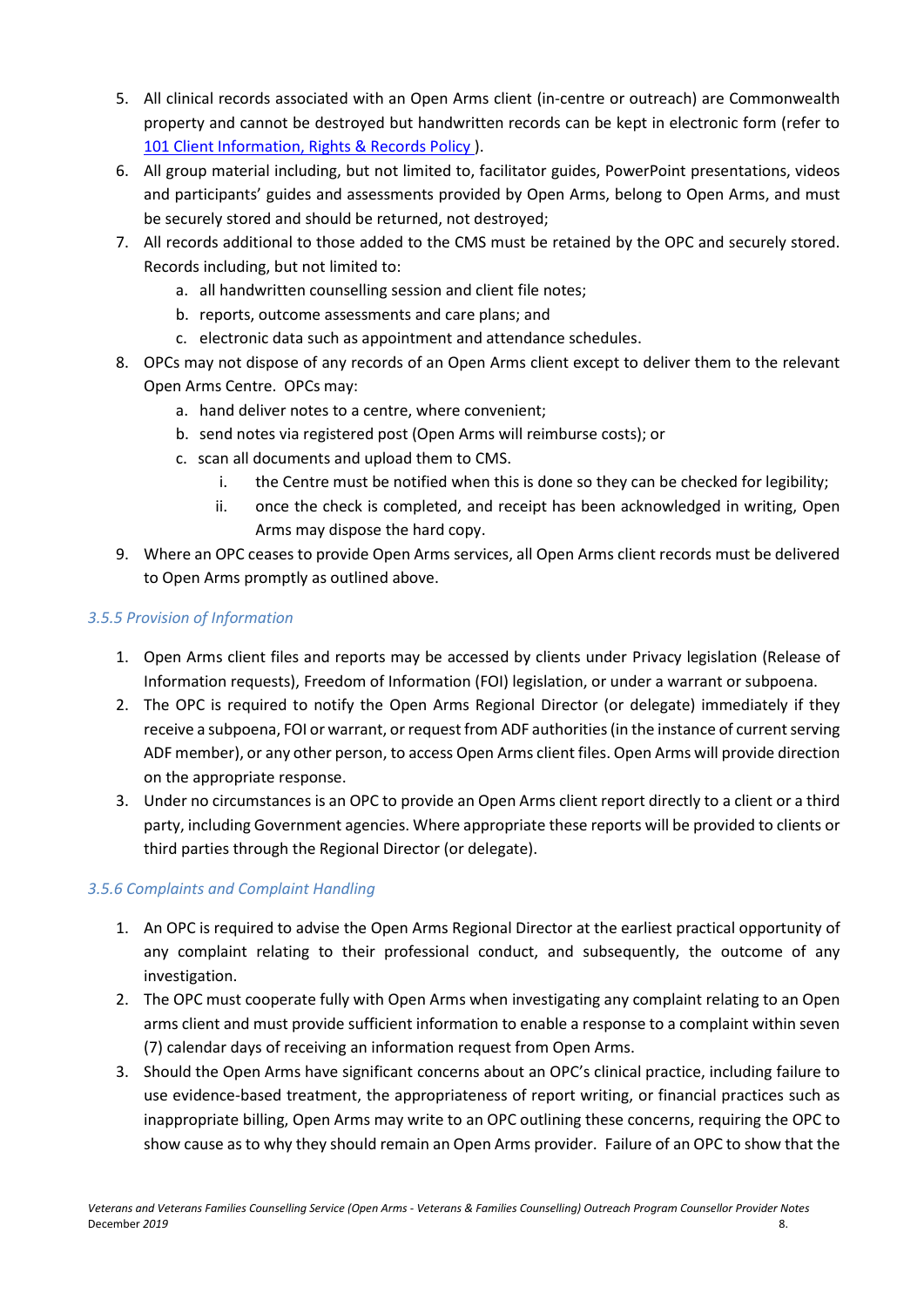activities of the OPC are in the interests of the Open Arms client may result in the OPC being deregistered as a provider.

#### *3.5.7 Advertising and promotion*

- 1. OPCs must not refer to Open Arms or DVA in any personally created promotional material unless they observe the following conditions:
	- a. permission must be sought in writing from Open Arms/ DVA to include references to Open Arms/ DVA in advertisements or websites or email signature blocks. The request for permission must include the proposed wording of the advertisement or websites and any image/s which will be used. Requests should be directed to [OPENARMS.OUTREACHPROGRAM@dva.gov.au;](mailto:OPENARMS.OUTREACHPROGRAM@dva.gov.au)
	- b. the Australian Government / Open Arms/ DVA logos must not be used in the advertisements;
	- c. the advertisement or websites must not imply endorsement as an Open Arms or DVA preferred health care provider, or that the OPC is an employee of, or an agent of, Open Arms or DVA. The advertisement may only advise that the health care provider will treat Open Arms eligible clients;
	- d. no false or misleading information is to be included in the advertisement; and
	- e. advertisements or websites referring to Open Arms or DVA will not be permitted if State/Territory regulations for each provider type prohibit advertising.
- 2. Breaches of the above conditions may lead to action under the *Competition and Consumer Act 2010.*
- 3. Official Open Arms or DVA issued promotional material can be used as directed.

## <span id="page-9-0"></span>**4 Service Provision**

#### <span id="page-9-1"></span>*4.1 Referrals*

- 1. A written referral or 'Letter of Engagement' from Open Arms is required for a provider to deliver Outreach Program services in accordance with these Notes.
- 2. Once a Letter of Engagement has been provided, the OPC is expected to establish contact with the client (or supervisee) as follows;
	- a. within five (5) calendar days and conduct an initial appointment within 14 calendar days for individual, couples and family sessions or clinical supervision;
	- b. as soon as practicable after referral and no less than five (5) calendar days prior to the commencement of the group an assessment of suitability for the group program must be conducted, in collaboration with the client's treating clinician wherever possible.
- 3. Services are to be delivered as per the *Clinical Requirements* section of these Notes*,* the relevant policy document/s and clinical induction instructions;
- 4. The client remains a client of Open Arms whilst receiving services approved by Open Arms and provided by an OPC under this arrangement.

#### <span id="page-9-2"></span>*4.2 Service Locations and Hours*

1. Services provided on behalf of Open Arms must be carried out in professional premises that ensure privacy and confidentiality.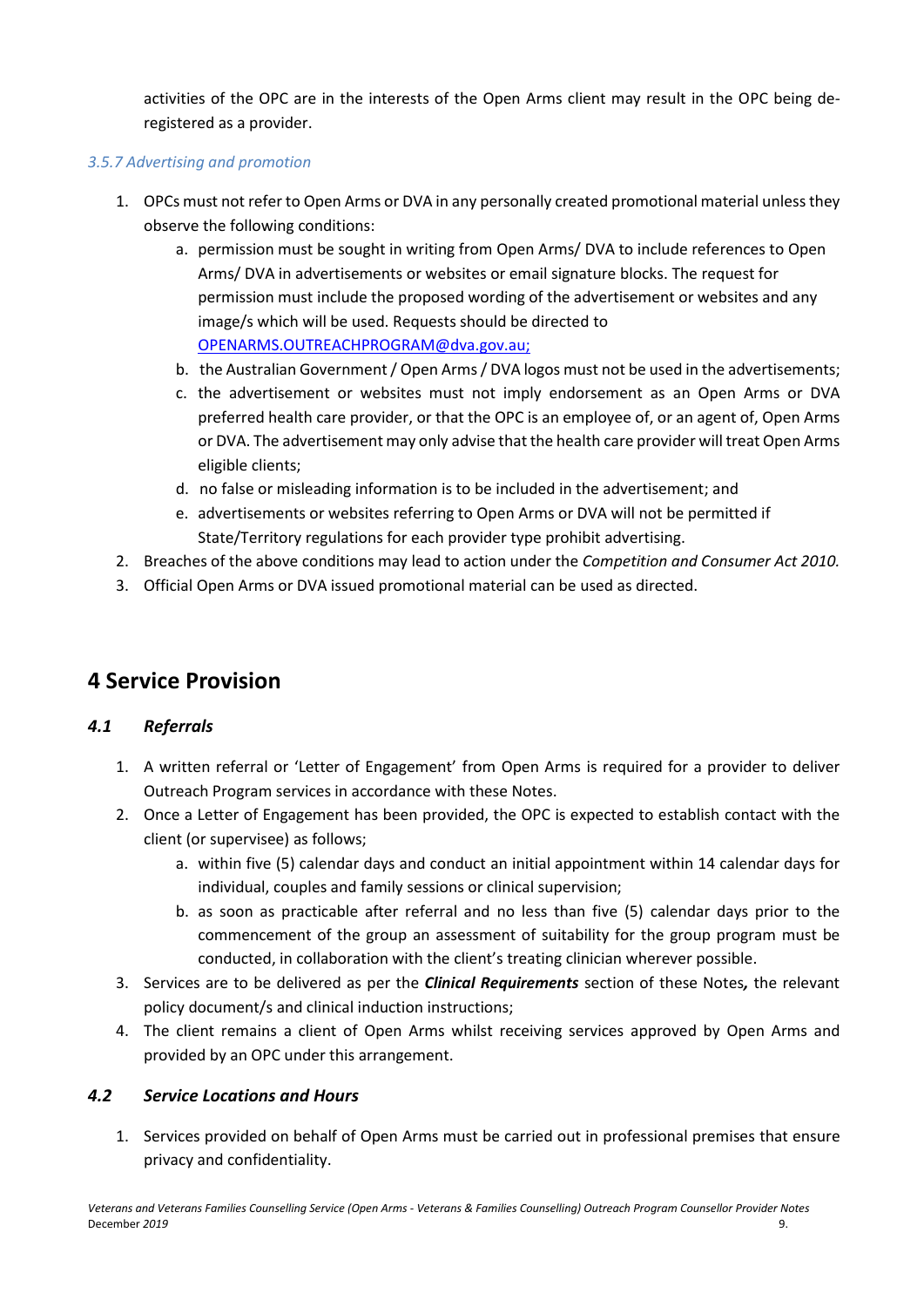- 2. Premises must comply with th[e National Standards for Mental Health Services \(2010\)](https://www1.health.gov.au/internet/publications/publishing.nsf/Content/mental-pubs-n-servst10-toc) and the relevant state or territory [Safe Work Australia](https://www.safeworkaustralia.gov.au/) requirements. Open Arms staff may visit and assess premises to ensure these requirements are met.
- 3. Open Arms is responsible for sourcing all venues used to conduct group treatment program sessions.
- 4. Open Arms Outreach Program services are not to be provided in other locations, such as home visits, prisons, Public and Private Hospitals or Residential Aged Care Facilities, without the documented approval of the local Open Arms Regional Director or their delegate.
- 5. It is expected that most services will be delivered during normal business hours, however the availability to deliver services after hours, including evenings and/or weekends, will assist Open Arms to provide a more flexible and responsive service to clients.

#### <span id="page-10-0"></span>*4.3 Use of locums, students and/or assistants*

- 1. Open Arms clients may only be provided services by the OPC to whom a referral is made.
- 2. Open Arms clients are not to be on-referred by the OPC to locums, students, assistants or to any other clinician for services requested by Open Arms.

## <span id="page-10-1"></span>**5 Clinical requirements**

#### <span id="page-10-2"></span>*5.1 General expectations*

- 1. All Open Arms services to clients are to be delivered as an Episode of Care rather than as ongoing treatment.
- 2. OPCs must explain the *[Consent for Open Arms to Provide Services](https://confluence.vera.org.au/pages/viewpage.action?pageId=79462444)* form, clearly outlining the limits to confidentiality and the clients Rights and Responsibilities. OPCs must obtain the client's signature on both parts of the completed form, with the signed documents uploaded to the CMS. Please refer to 101 - [02/01 Consent Discussion Guideline -](https://confluence.vera.org.au/pages/viewpage.action?pageId=79462434) Open Arms Policy Hub
- 3. OPCs may refer back to Open Arms for further assistance where clients are identified as hard to engage, not responding to interventions or if multiple and complex needs emerge that would be better met through a care coordination approach.
- 4. OPCs are encouraged to liaise as required with the client's broader treatment team including the Open Arms team, the client's GP, psychiatrist or other health professionals, within the limits of the client's consent.
- 5. If a client is assessed as at risk of harm to themselves or others, OPCs should liaise as required with the client's broader team of treatment providers or other necessary supports, such as mental health crisis assessment teams, police or ambulance. OPCs should contact Open Arms as soon as practicable about any actions taken, to request additional supports or, if the situation is not urgent, to discuss possible required actions.
- 6. To provide services in accordance with evidence based principles.
- 7. The mandatory Services and Deliverables, including assessment and reporting requirements for each episode of care are outlined in the *[202 Open Arms -](https://confluence.vera.org.au/display/CPPL/202+Open+Arms+Care+Policy) Care Policy* and related procedures and instructions.

#### *5.1.1 Individual and Couple/Family Counselling*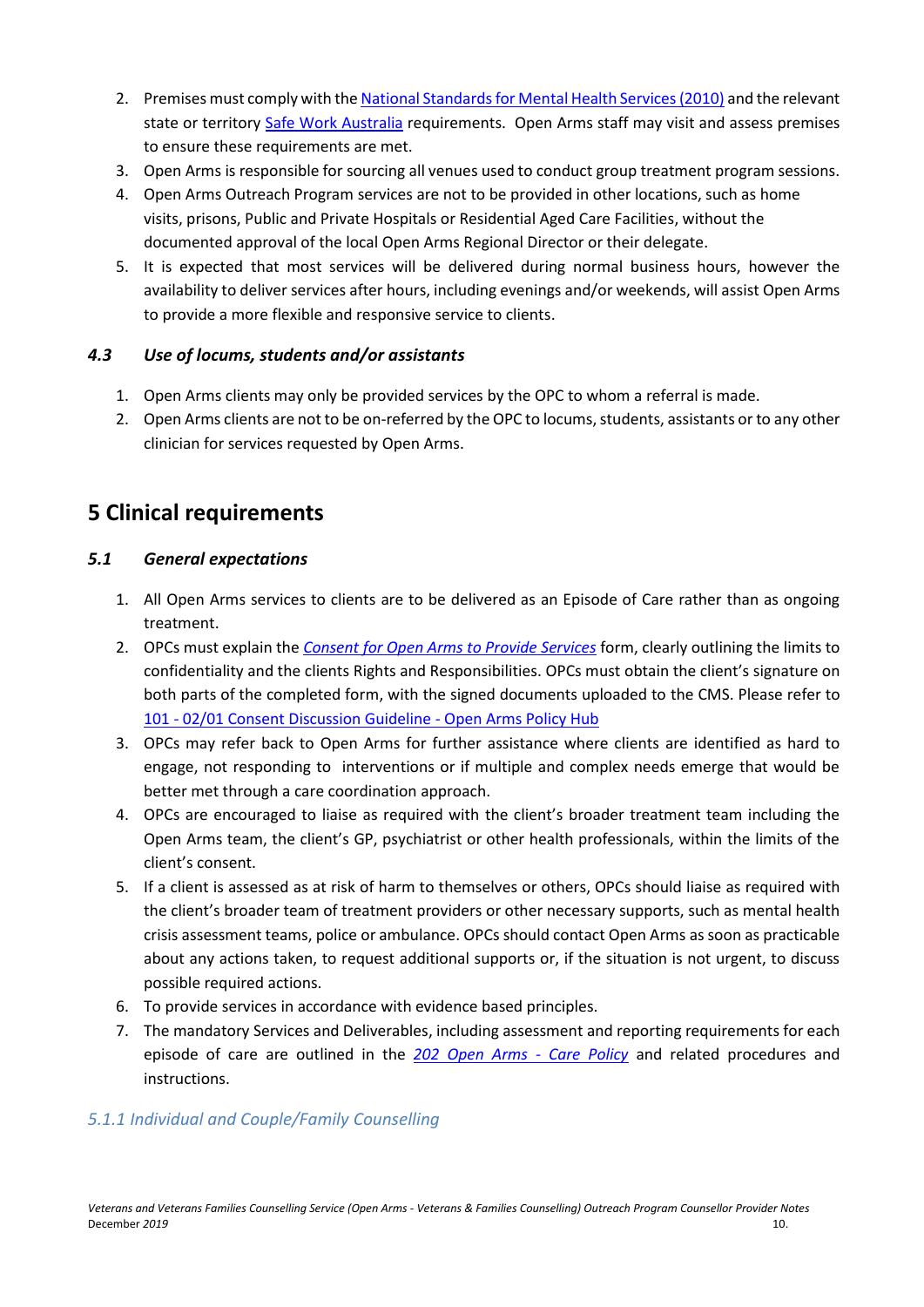- 1. Open Arms will fund an agreed number of sessions as described by the Care Plan. Open Arms may agree to an extension to the agreed sessions where this can be clinically justified;
- 2. OPCs are expected to provide a maximum of one session per case per week, unless prior approval from Open Arms has been provided;
- 3. OPCs must discuss exit planning with the client from the commencement of an Episode of Care and indicate this in the Care Plan, and must not create an expectation that counselling will continue beyond the scope of the Open Arms approved Care Plan.
- 4. Telephone or video counselling may be provided. Video counselling must be conducted in accordance with *Open Arms Video [Counselling Guidelines](https://confluence.vera.org.au/pages/viewpage.action?pageId=79462576)*. OPCs are requested to inform Open Arms if a client is being engaged via telephone or video counselling.

#### *5.1.2 Group Treatment Programs*

- 1. All group facilitation services are to be delivered within the scheduled group program timings and must not create an expectation that treatment with the facilitator will continue beyond the scope of the program.
- 2. Where the nature of the program or number of participants warrant, the Open Arms Group Program Coordinator (GPC) or delegate may engage a lead facilitator or an additional facilitator.
- 3. The lead Facilitator will have primary responsibility for the delivery of the relevant program;
- 4. Group Program Facilitators must:
	- a. meet the objectives of the group program;
	- b. only use the approved Open Arms group facilitator and participant manual and PowerPoint slides;
	- c. establish boundaries for the group and ensure that privacy and confidentiality is maintained;
	- d. establish values of respect for diversity within the group setting;
	- e. address mental health support needs for participants as they arise and refer to support as required;
	- f. participate in orientation briefings and other meetings with the GPC or delegate as specified in the Letter of Engagement;
	- g. at the closure of the group program, returned all material/s to Open Arms promptly; and
	- h. facilitate the evaluation of the group program and the Group Program facilitator.

#### *5.1.3 Clinical Supervision*

- 1. All Clinical supervision services are to be delivered in accordance with best practice.
- 2. Clinical supervisors must:
	- a. Deliver supervision to centre based clinicians in accordance with Open Arms External [Supervision policy](https://confluence.vera.org.au/pages/viewpage.action?pageId=79462782) and as specified in the letter of engagement.
	- b. Agree supervision and professional development needs in liaison with the supervisee and their manager.
	- c. Support the maintenance of clinical standards as reflected by the Open Arms Practice Standards for Assessment and Treatment of Clients, and the professional codes of the relevant professional societies and National Boards;
	- d. Meet the objectives of clinical supervision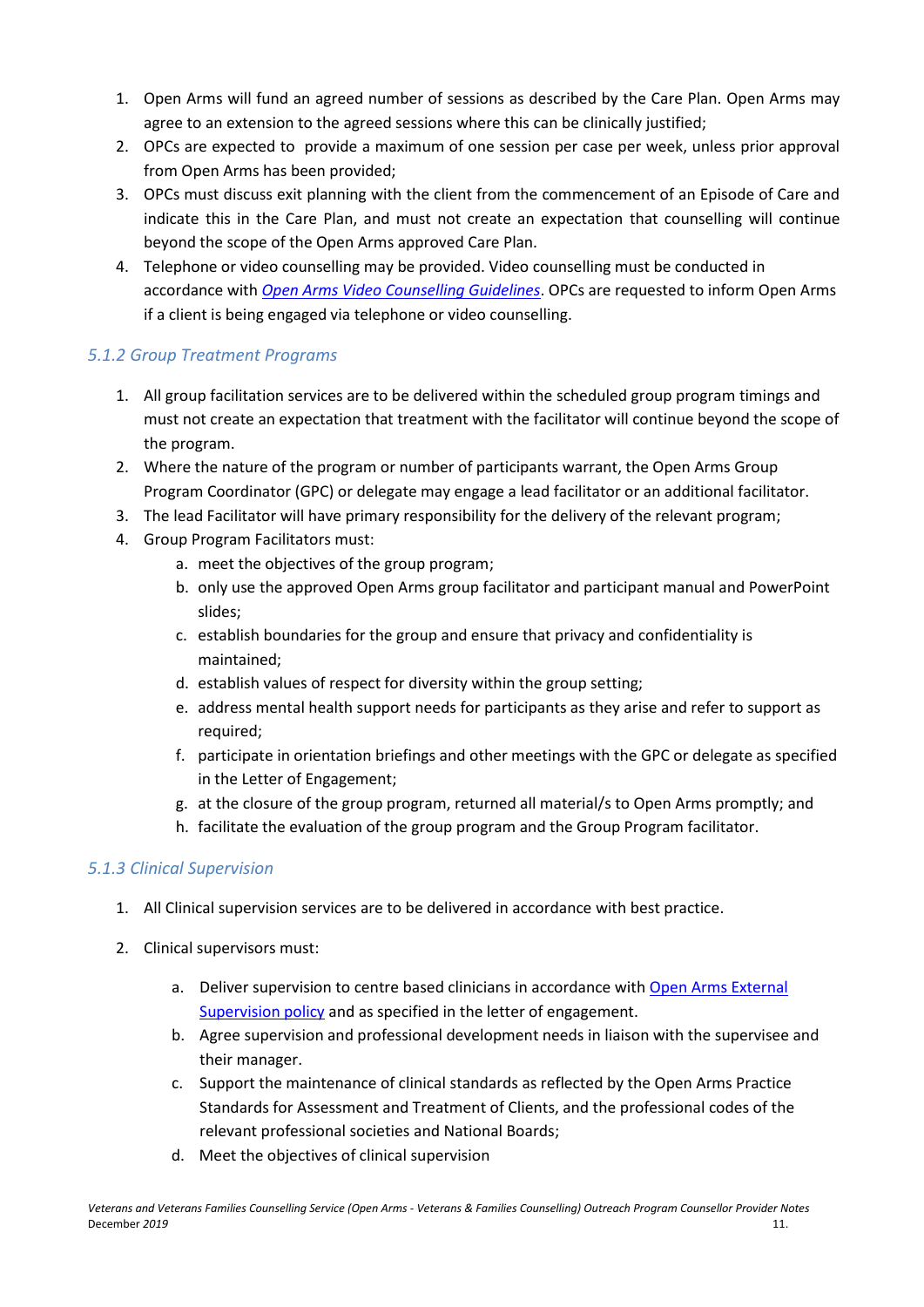#### <span id="page-12-0"></span>*5.2 Treatment expectations*

- 1. OPCs providing individual or group treatment for Open Arms clients must:
	- a. use evidence-based, best practice assessment and treatment as the primary therapeutic framework for, or in relation to, Open Arms clients;
	- b. provide information to Open Arms clients about other relevant community services and proactively refer to these services where appropriate to support client recovery and holistic support;
	- c. refer clients to appropriate Open Arms treatment programs, or other DVA sponsored programs;
	- d. provide clients with information on the availability of the Open Arms 24-hour support line which provides after-hours and crisis support.
- 2. A family inclusive framework is utilised within Open Arms and involves OPCs considering, and collaboratively working with clients' family members in the treatment of mental health issues. Open Arms may be contacted regarding how to facilitate this if required.

#### <span id="page-12-1"></span>*5.3 Reporting*

#### *5.3.1 Counsellors and Group Program Facilitators*

- 1. Clinical reports for each episode of care must be developed using the Open Arms template available in the CMS.
- 2. Clinical reports must be approved by the Open Arms Regional Director (or delegate) before further sessions can be delivered.
- 3. Mandatory requirements for clinical reporting are detailed in the [202 Open Arms Care Policy](https://confluence.vera.org.au/display/CPPL/202+Open+Arms+Care+Policy) and related procedures and instructions.

#### *5.3.2 Clinical Supervisors*

- 1. To ensure that clinical supervision is focused and productive, the clinical supervisor, staff member and Assistant Director agree and sign an annual clinical supervision agreement at the beginning of each annual supervision cycle (template is at *[401-02/T1 Annual External Clinical Supervision](https://confluence.vera.org.au/pages/viewpage.action?pageId=79462786)  [Agreement](https://confluence.vera.org.au/pages/viewpage.action?pageId=79462786)*).
- 2. The clinical supervisor must provide six monthly or otherwise negotiated, written reports as per *[401-02/T2 Clinical](https://confluence.vera.org.au/pages/viewpage.action?pageId=79462788) Supervisor Report*s to the supervisee and Open Arms in January and July each year. The preparation of the report will be paid for in accordance with the [Fee Schedule.](https://www.openarms.gov.au/join-us/open-arms-outreach-program)
- 3. The report must be discussed with the supervisee prior to finalisation and sufficient time provided for the supervisee to comment on the content before it is submitted to their Open Arms Assistant Director.
- 4. Clinical Supervisors may come across circumstances where special reporting requirements apply, such as where they become aware of a risk of harm to the client or others for a variety of reasons. Policy document 401 - [02/01 External Professional Supervision Instruction](https://confluence.vera.org.au/pages/viewpage.action?pageId=79462782) *(Section 6)* outlines actions that should be taken in these circumstances.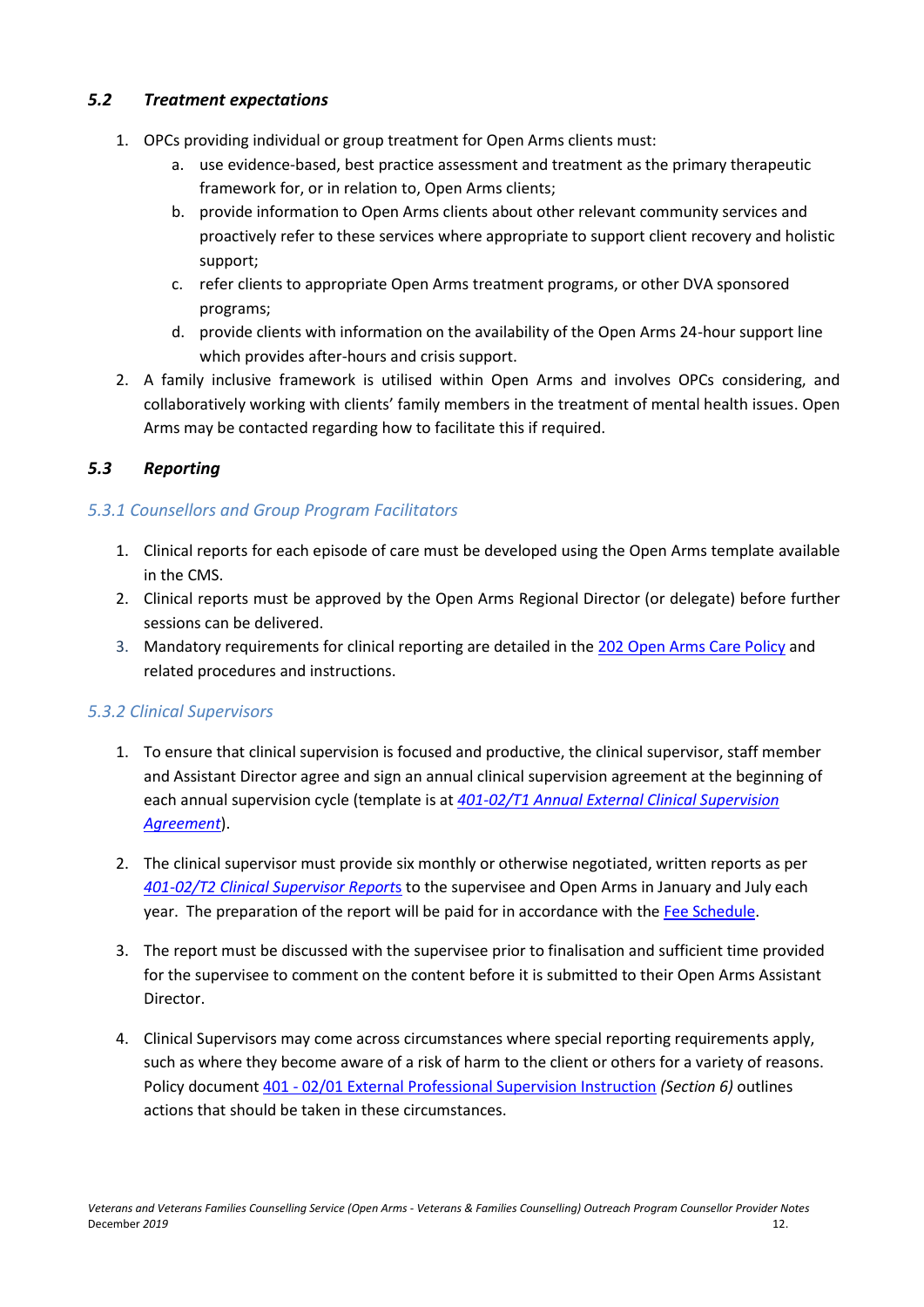#### <span id="page-13-0"></span>*5.4 General requirements*

- 1. During the course of service provision the OPC must:
	- a. only provide services that address the issues identified and approved in clinical reports;
	- b. only see clients on the basis for which they are referred. If the focus of counselling shifts from the initial presenting issues, the provider must consult with an Open Arms clinical lead to determine an appropriate plan of action or further referral.
	- c. only provide counselling for sessions that have been pre-approved by Open Arms;
	- d. not use any psychometric tests in the course of providing a service to an Open Arms client without prior approval by Open Arms. See 202 - [02/02 Open Arms Psychometrics Instruction;](https://confluence.vera.org.au/pages/viewpage.action?pageId=79462536)
	- e. inform Open Arms of any change of address by the client within three (3) business days of being notified by the client, by updating the client's details in the CMS;
	- f. attempt to contact the client if the client does not attend (DNA) any scheduled sessions. If the client is at risk of harm to themselves or others, a timely attempt to contact the client should be made, and if unable to, Open Arms should be informed. Otherwise, If the client cannot be contacted within one (1) week to initiate or continue sessions, or DNAs two (2) sessions out of an approved number of sessions, the provider is to inform Open Arms promptly;
	- g. not provide reports to clients or third parties and must not volunteer to provide reports for courts, compensation, and disability or work cover purposes. If the OPC is approached to provide such reports, the OPC is to advise the requestor to contact Open Arms for this information;
	- h. submit to the Open Arms Regional Director (or delegate) a Case Review upon request at any time during the course of the Episode of Care;
	- i. provide a report as soon as possible after completion of an Episode of Care;
	- j. notify their Open Arms Regional Director (or delegate) if:
		- i. there are changes in the client's state or behaviour management that require alternative care arrangements;
		- ii. requests for counselling from other members of the one family are received (Open Arms does not refer clients from the same family to the same OPC, except for family or couples counselling);
		- iii. the client does not attend planned sessions in any 30 day period (this requires a formal review of the case by the local Open Arms centre);
		- iv. there are no planned sessions in any 30 day period (this requires a formal review of the case by the local Open Arms centre);
		- v. the OPC changes practice address, contact details, takes leave from the practice, moves away from an area or ceases to practice. Open Arms will ascertain whether or not a client wishes to continue to receive services if the OPC transfers to a new practice location; and
		- vi. the OPC receives requests for client information.
	- 2. The OPC is encouraged to communicate verbally or in writing with other treating practitioners currently working with the client, but must ensure:
		- a. the client has given permission to exchange information with that practitioner on the Consent to Exchange Personal Information form;
		- b. the communication makes clear that the person is an Open Arms client; and
		- c. a copy of the communication is uploaded to the client's service file in CMS.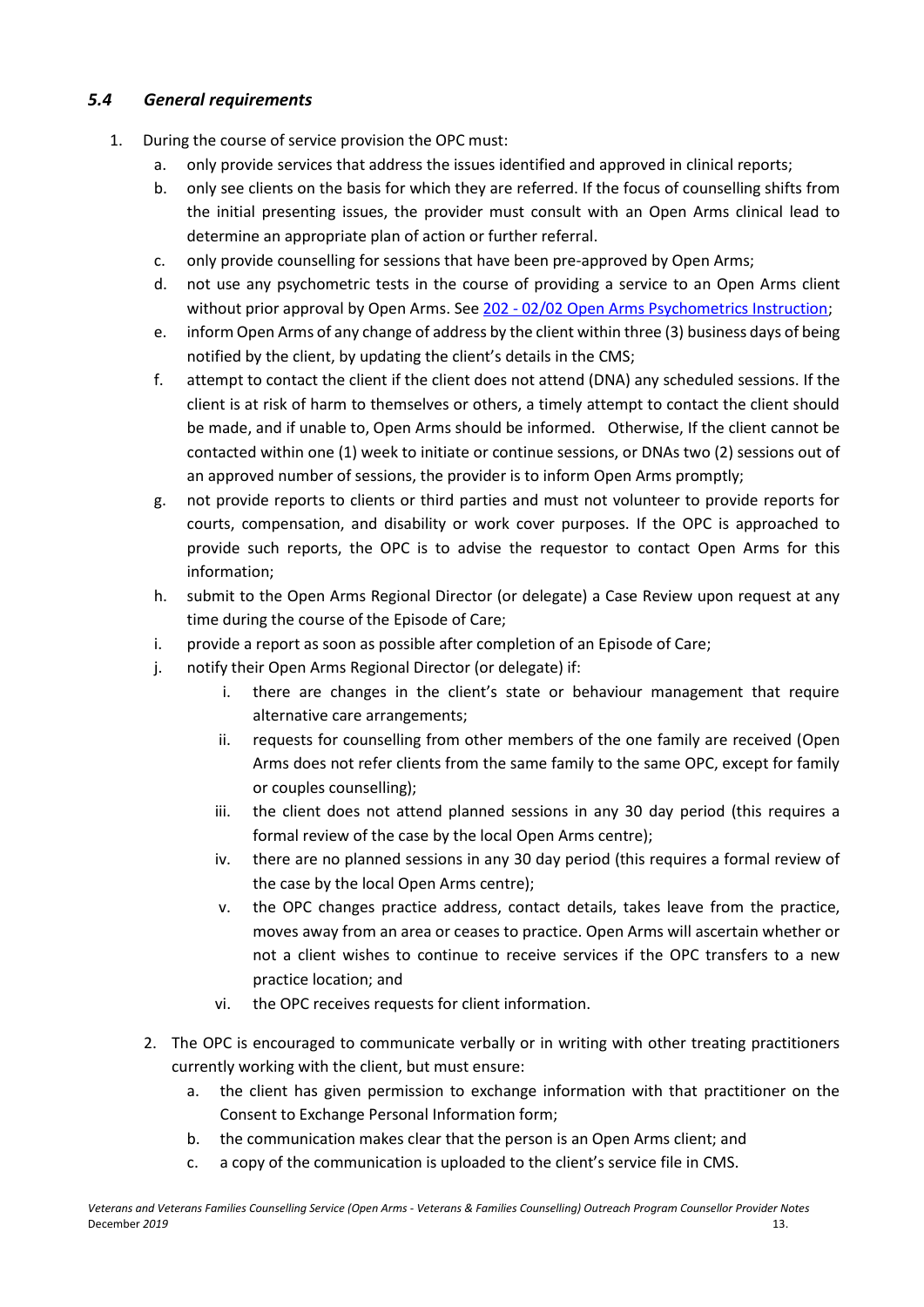## <span id="page-14-0"></span>**6 Financial Information**

#### <span id="page-14-1"></span>*6.1 Fees for Service*

- 1. Payment for services is based on the Open Arms Counselling Fee Schedule, the Open Arms Group Facilitator Fee Schedule and the Open Arms Clinical Supervisor Fee Schedule which are available at [OpenArms.gov.au.](https://www.openarms.gov.au/professionals/work-open-arms)
- 2. The OPC will be paid fees, inclusive or exclusive of GST as applicable, for services as listed in the fee schedule.
- 3. Subject to prior approval from the Open Arms GPC or delegate, Open Arms will pay a kilometre allowance for business motor vehicle travel, within a state or territory, in excess of 30 kilometres for any single round trip undertaken in the performance of services. Payment shall be outlined in the Letter of Engagement.
- 4. Where services are provided in accordance with these Notes, the OPC agrees to accept the Open Arms scheduled fee as full payment for said services and will not charge the eligible Open Arms client any additional co-payment or gap fee.

#### <span id="page-14-2"></span>*6.2 Cancellation Fees*

- 1. An OPC may invoice for up to two (2) Did Not Attend (DNAs) within any set of approved individual, couple or family sessions. A DNA is defined as failure to attend an appointment, or cancellation within 24 hours of the scheduled appointment time. The purpose of providing part-payment for DNAs is to compensate the OPC for lost income. A DNA will not be paid in situations where the OPC has been able to conduct a session with an alternative client.
- 2. Where Open Arms cancels a group program through no fault of the facilitator, the facilitator may claim a cancellation fee to cover financial loss:
	- 15 calendar days or more prior to the commencement date or next scheduled group program or program session – no fee payable.
	- $\bullet$  2 14 calendar days prior to the commencement date or next scheduled group program or program session – fifty percent (50%) of the fee for week one of the program is payable.
	- Less than two calendar days prior to the commencement date or next scheduled program session – 100 percent (100%) of the fee for week one of the program is payable.
- 3. Where a supervision session is cancelled by Open Arms with less than 24 hours' notice, the Supervisor will be entitled to charge the cancellation fee for a one (1) hour supervision session.

#### <span id="page-14-3"></span>*6.3 Invoicing*

- 1. All chargeable services (for example, clinical sessions, reports, and DNAs) must be recorded and carted within 30 calendar days of the service being provided. Failure to do so may result in late and/or non-payment.
- 2. The Letter of Engagement will indicate the number of approved sessions and/or services eligible for Open Arms payment. Services provided without prior approval from Open Arms may not be eligible for payment.
- 3. Payment for Individual/Family sessions and Group Programs will be generated through client records via the CMS. Open Arms will generate an invoice for each period and provide this to the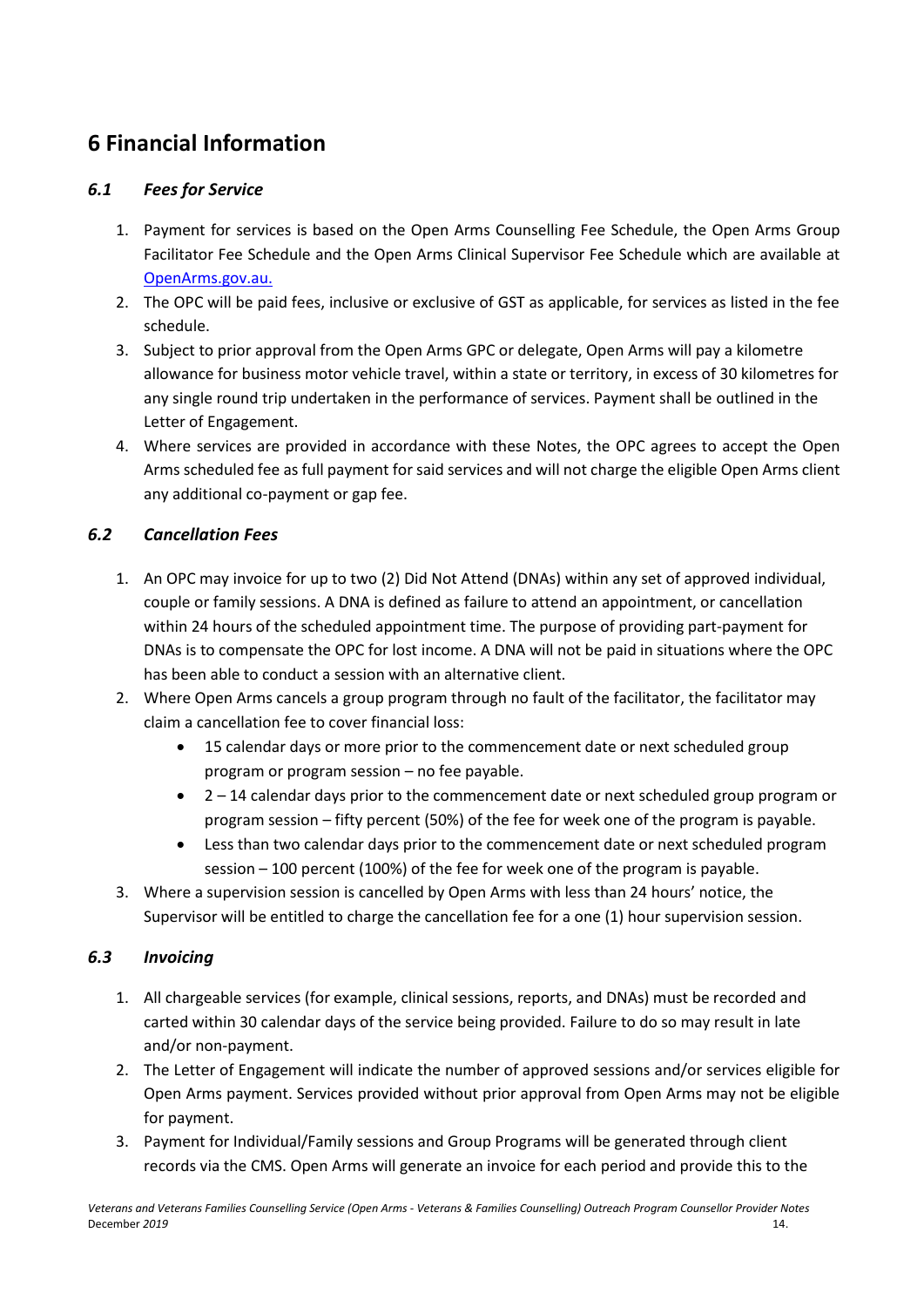OPC for review. If the invoice is not disputed, payment will be progressed as per Departmental protocols.

- 4. Payment for Supervisors via an Open Arms generated invoice. If the invoice is not disputed, payment will be progressed as per Departmental protocols.
- 5. In relation to inappropriate or non-compliant claiming, the OPC must cooperate fully with Open Arms in investigating the matter, and must provide sufficient information to enable a response to the complaint within fourteen (14) calendar days of receiving an information request from Open Arms.

#### <span id="page-15-0"></span>*6.4 Payments*

- 1. Payments are made via electronic funds transfer into the bank account that is nominated during the on-boarding process.
- 2. OPCs must provide an Australian Business Number (ABN) to ensure the correct rate of tax withholding (if applicable) is calculated.
- 3. An OPC must not conduct, and Open Arms will not pay for, any of the following services for an Open Arms client:
	- a. services not authorised in writing by Open Arms;
	- b. services for which payment has been made, wholly or partly, by Medicare or a health insurance fund;
	- c. services where the cost is otherwise recoverable, wholly or partly, by way of a legal claim;
	- d. a DNA fee where the OPC has conducted a session with an alternative client in that time slot;
	- e. more than two (2) DNAs within any one (1) set of approved sessions;
	- f. examination for employment purposes; and
	- g. reports for medico-legal or insurance purposes.

## <span id="page-15-1"></span>**7 Professional Development**

#### <span id="page-15-2"></span>*7.1 Supervision and maintenance of ongoing professional development*

- 1. An OPC is responsible for obtaining and maintaining their professional registration, clinical supervision and training.
- 2. At times, Open Arms will provide free training in relation to working with the veteran, ex-serving and ADF populations. OPCs are encouraged to attend this training in order to better understand and service Open Arms clients, in addition to the usual professional development requirements of their professional body.

#### <span id="page-15-3"></span>*7.2 Resources for Open Arms Outreach Program Counsellors*

- 1. OPCs are expected to familiarise themselves with Open Arms and DVA resources to support the delivery of services to Open Arms referred clients.
- 2. A selection of resources are available at:
	- Open Arms [Professionals](https://www.openarms.gov.au/professionals) assists health providers to understand the military experience and maintain clinical best practice.
	- *DVA Train* DVA is committed to equipping health practitioners and service providers with the training and skills necessary for responding to the mental health and rehabilitation needs of our